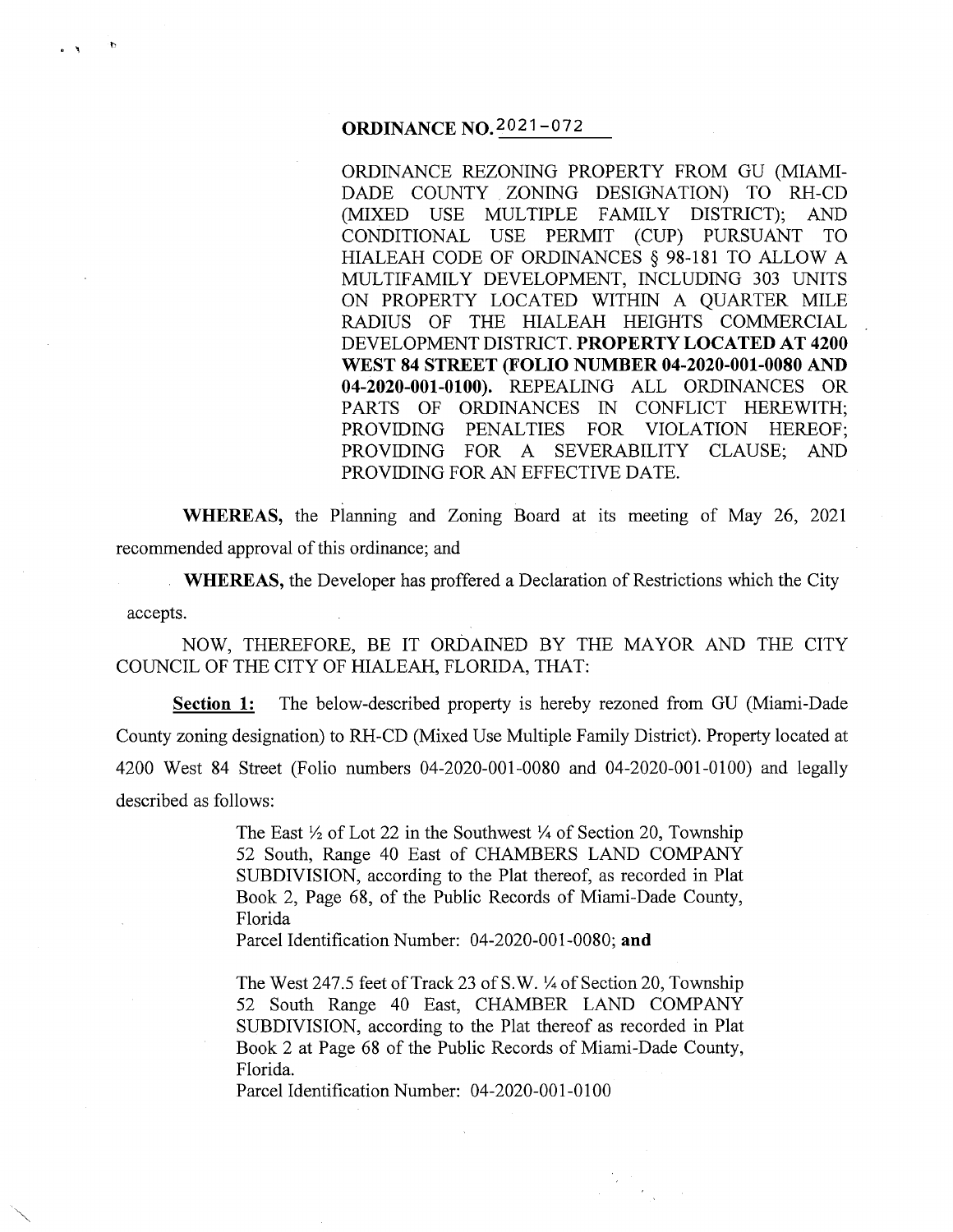# Ordinance No. **2021-072**  Page 2

**Section 2:** The below described property is granted a Conditional (CUP) pursuant to Hialeah Code of Ordinances  $\S$  98-181 to allow a multifamily development including 303 units on property located within a quarter mile radius of the Hialeah Heights Commercial Development District.

# **Section 3: Repeal of Ordinances in Conflict.**

All ordinances or parts of ordinances in conflict herewith are hereby repealed to the extent of such conflict.

### **Section 4: Penalties.**

Every person violating any provision of the Code or any ordinance, rule or regulation adopted or issued in pursuance thereof shall be assessed a civil penalty not to exceed \$500.00 within the discretion of the court or administrative tribunal having jurisdiction. Each act of violation and each day upon which any such violation shall occur shall constitute a separate offense. In addition to the penalty prescribed above, the city may pursue other remedies such as abatement of nuisance, injunctive relief, administrative adjudication and revocation of licenses or permits.

## **Section 5: Severability Clause.**

If any phrase, clause, sentence, paragraph or section of this ordinance shall be declared invalid or unconstitutional by the judgment or decree of a court of competent jurisdiction, such invalidity or unconstitutionality shall not affect any of the remaining phrases, clauses, sentences, paragraphs or sections of this ordinance.